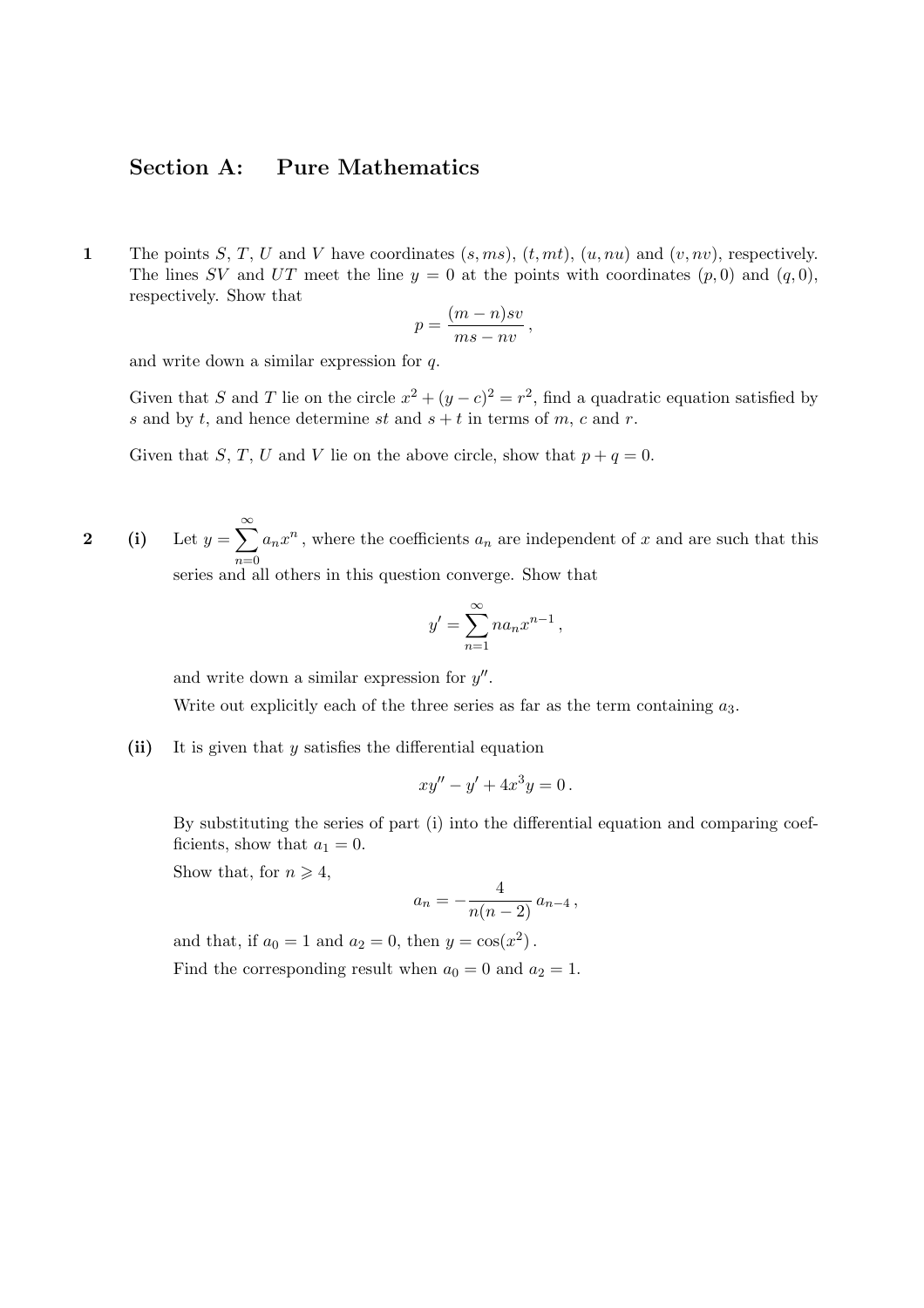3 The function  $f(t)$  is defined, for  $t \neq 0$ , by

$$
f(t) = \frac{t}{e^t - 1}.
$$

- (i) By expanding  $e^t$ , show that  $\lim_{t\to 0} f(t) = 1$ . Find  $f'(t)$  and evaluate  $\lim_{t\to 0} f'(t)$ .
- (ii) Show that  $f(t) + \frac{1}{2}t$  is an even function. [Note: A function  $g(t)$  is said to be *even* if  $g(t) \equiv g(-t).$

(iii) Show with the aid of a sketch that  $e^t(1-t) \leq 1$  and deduce that  $f'(t) \neq 0$  for  $t \neq 0$ . Sketch the graph of  $f(t)$ .

4 For any given (suitable) function f, the Laplace transform of f is the function F defined by

$$
F(s) = \int_0^\infty e^{-st} f(t) dt \qquad (s > 0).
$$

- (i) Show that the Laplace transform of  $e^{-bt}f(t)$ , where  $b > 0$ , is  $F(s + b)$ .
- (ii) Show that the Laplace transform of  $f(at)$ , where  $a > 0$ , is  $a^{-1}F(\frac{s}{a})$ .
- (iii) Show that the Laplace transform of  $f'(t)$  is  $sF(s) f(0)$ .
- (iv) In the case  $f(t) = \sin t$ , show that  $F(s) = \frac{1}{s^2 + 1}$ .

Using only these four results, find the Laplace transform of  $e^{-pt} \cos qt$ , where  $p > 0$  and  $q > 0$ .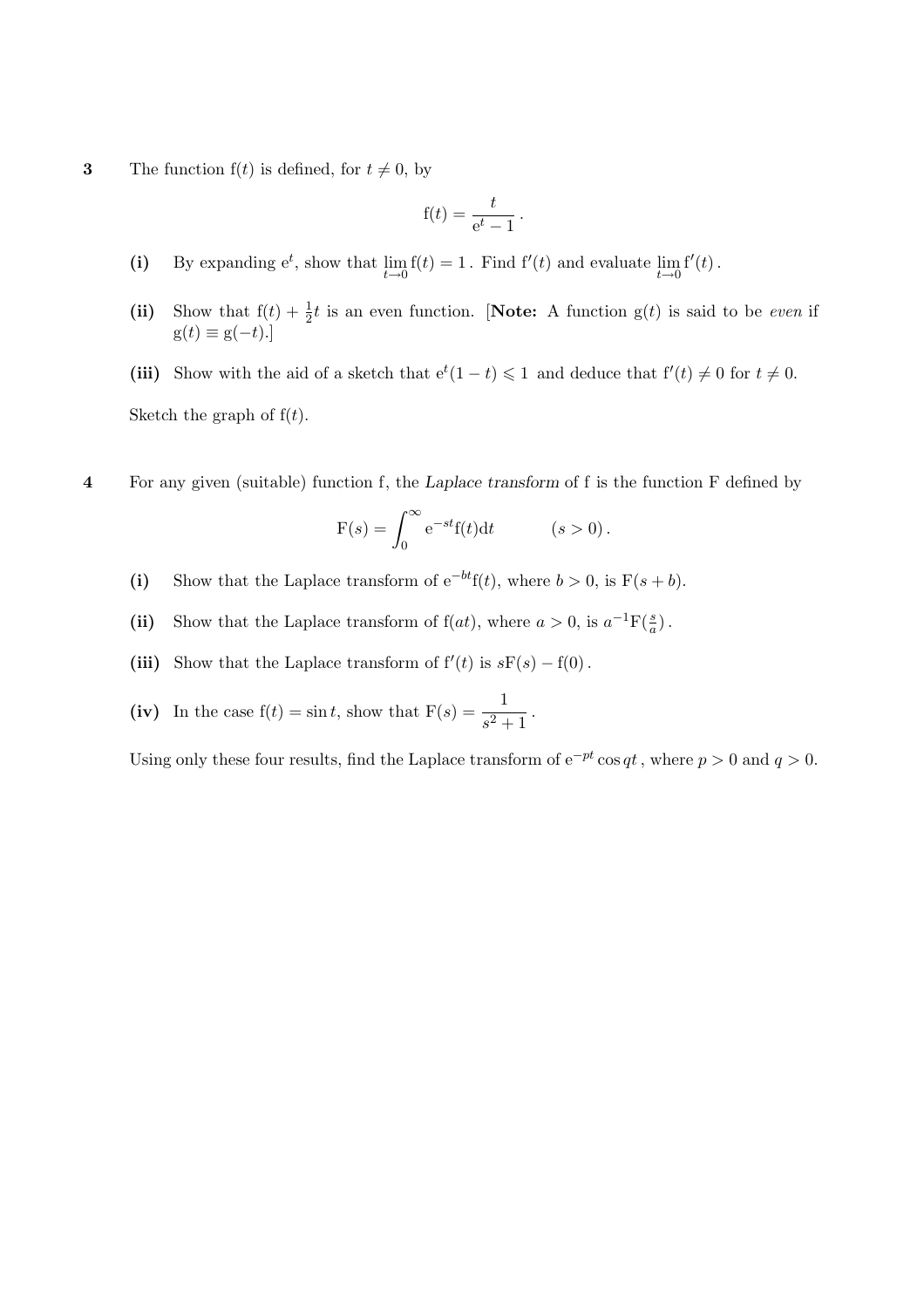5 The numbers  $x, y$  and  $z$  satisfy

$$
x + y + z = 1
$$

$$
x2 + y2 + z2 = 2
$$

$$
x3 + y3 + z3 = 3.
$$

Show that

$$
yz + zx + xy = -\frac{1}{2}.
$$

Show also that  $x^2y + x^2z + y^2z + y^2x + z^2x + z^2y = -1$ , and hence that

$$
xyz = \frac{1}{6} \, .
$$

Let  $S_n = x^n + y^n + z^n$ . Use the above results to find numbers a, b and c such that the relation

$$
S_{n+1} = aS_n + bS_{n-1} + cS_{n-2},
$$

holds for all  $n$ .

6 Show that  $|e^{i\beta} - e^{i\alpha}| = 2 \sin \frac{1}{2} (\beta - \alpha)$  for  $0 < \alpha < \beta < 2\pi$ . Hence show that  $\left|e^{i\alpha}-e^{i\beta}\right|\left|e^{i\gamma}-e^{i\delta}\right|+\left|e^{i\beta}-e^{i\gamma}\right|\left|e^{i\alpha}-e^{i\delta}\right|=\left|e^{i\alpha}-e^{i\gamma}\right|\left|e^{i\beta}-e^{i\delta}\right|,$ 

where  $0 < \alpha < \beta < \gamma < \delta < 2\pi$ .

Interpret this result as a theorem about cyclic quadrilaterals.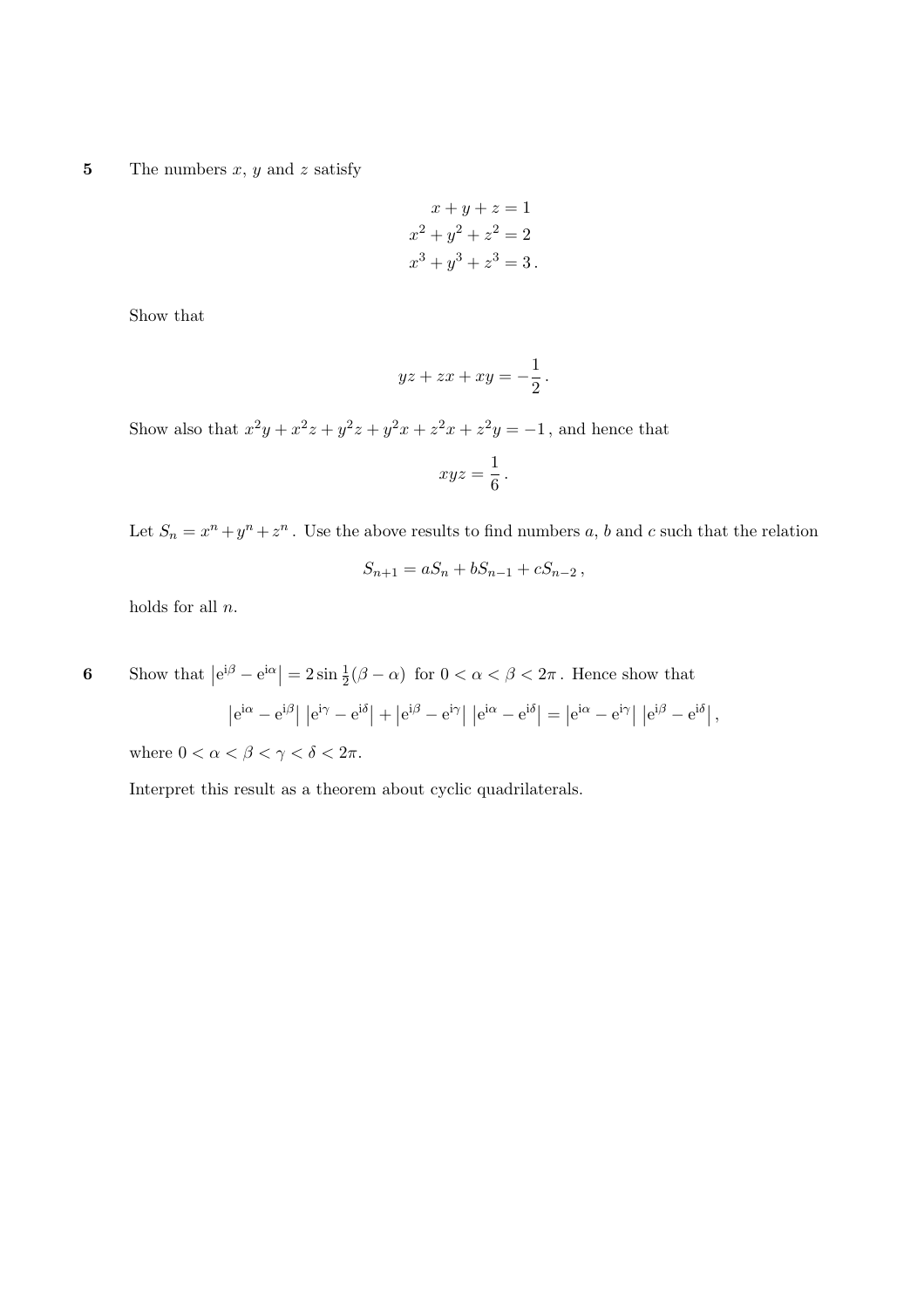7 (i) The functions  $f_n(x)$  are defined for  $n = 0, 1, 2, \ldots$ , by

$$
f_0(x) = \frac{1}{1+x^2}
$$
 and  $f_{n+1}(x) = \frac{df_n(x)}{dx}$ .

Prove, for  $n \geqslant 1$ , that

$$
(1+x2)fn+1(x) + 2(n + 1)xfn(x) + n(n + 1)fn-1(x) = 0.
$$

(ii) The functions  $P_n(x)$  are defined for  $n = 0, 1, 2, \ldots$ , by

$$
P_n(x) = (1 + x^2)^{n+1} f_n(x) .
$$

Find expressions for  $P_0(x)$ ,  $P_1(x)$  and  $P_2(x)$ . Prove, for  $n \geqslant 0$ , that

$$
P_{n+1}(x) - (1+x^2)\frac{dP_n(x)}{dx} + 2(n+1)xP_n(x) = 0,
$$

and that  $P_n(x)$  is a polynomial of degree n.

8 Let  $m$  be a positive integer and let  $n$  be a non-negative integer.

(i) Use the result  $\lim_{t \to \infty} e^{-mt} t^n = 0$  to show that

$$
\lim_{x \to 0} x^m (\ln x)^n = 0.
$$

By writing  $x^x$  as  $e^{x \ln x}$  show that

$$
\lim_{x \to 0} x^x = 1 \, .
$$

(ii) Let  $I_n =$  $\overline{r}$ 1 0  $x^m(\ln x)^n dx$ . Show that

$$
I_{n+1} = -\frac{n+1}{m+1}I_n
$$

and hence evaluate  $I_n$ .

(iii) Show that

$$
\int_0^1 x^x dx = 1 - \left(\frac{1}{2}\right)^2 + \left(\frac{1}{3}\right)^3 - \left(\frac{1}{4}\right)^4 + \cdots
$$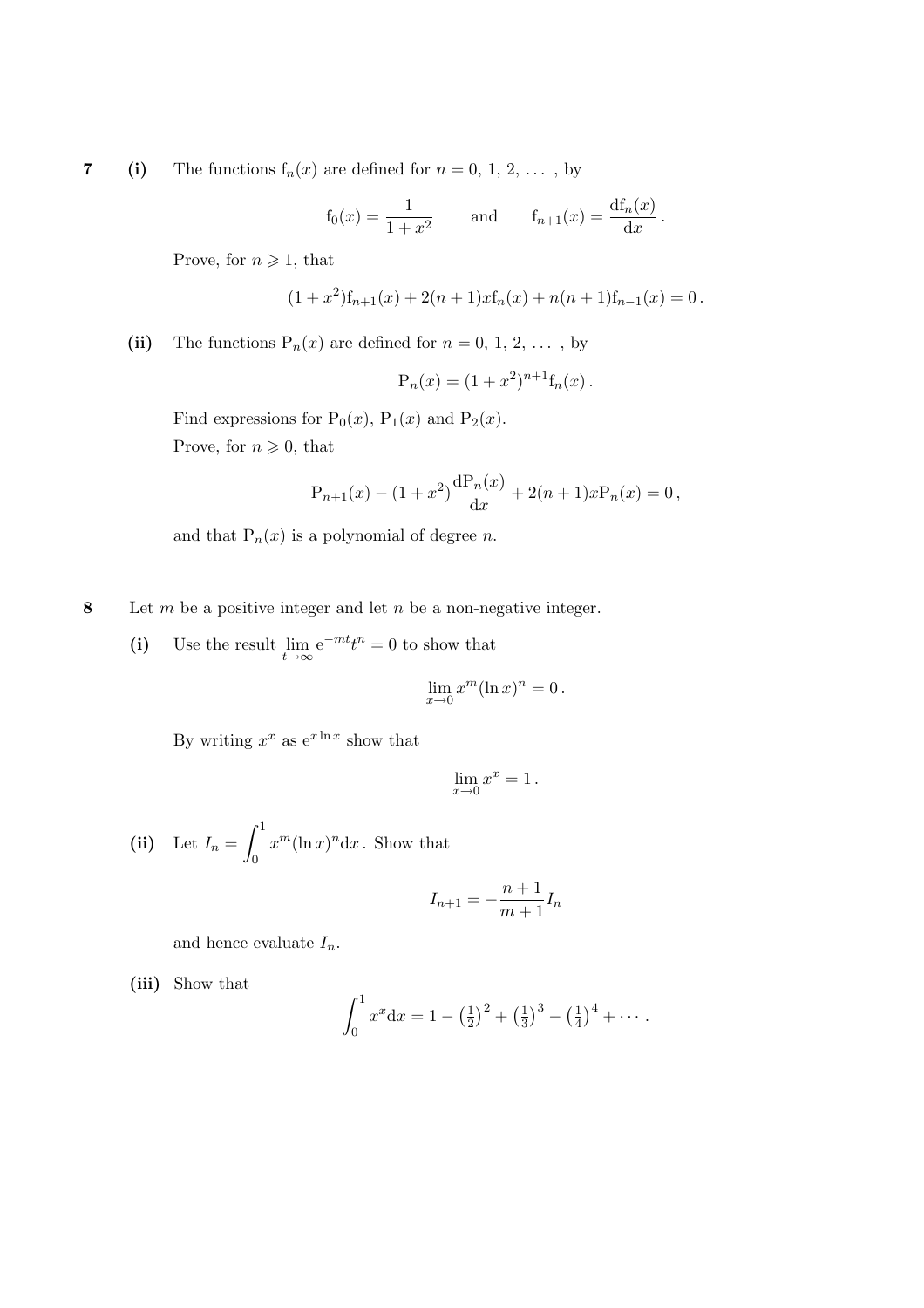## Section B: Mechanics

- 9 A particle is projected under gravity from a point  $P$  and passes through a point  $Q$ . The angles of the trajectory with the positive horizontal direction at P and at Q are  $\theta$  and  $\phi$ , respectively. The angle of elevation of Q from P is  $\alpha$ .
	- (i) Show that  $\tan \theta + \tan \phi = 2 \tan \alpha$ .
	- (ii) It is given that there is a second trajectory from  $P$  to  $Q$  with the same speed of projection. The angles of this trajectory with the positive horizontal direction at  $P$  and at  $Q$ are  $\theta'$  and  $\phi'$ , respectively. By considering a quadratic equation satisfied by  $\tan \theta$ , show that  $\tan(\theta + \theta') = -\cot \alpha$ . Show also that  $\theta + \theta' = \pi + \phi + \phi'$ .
- 10 A light spring is fixed at its lower end and its axis is vertical. When a certain particle P rests on the top of the spring, the compression is  $d$ . When, instead,  $P$  is dropped onto the top of the spring from a height  $h$  above it, the compression at time  $t$  after  $P$  hits the top of the spring is x. Obtain a second-order differential equation relating x and t for  $0 \le t \le T$ , where  $T$  is the time at which  $P$  first loses contact with the spring.

Find the solution of this equation in the form

$$
x = A + B\cos(\omega t) + C\sin(\omega t),
$$

where the constants A, B, C and  $\omega$  are to be given in terms of d, g and h as appropriate.

Show that

$$
T = \sqrt{d/g} \left(2\pi - 2\arctan\sqrt{2h/d} \right).
$$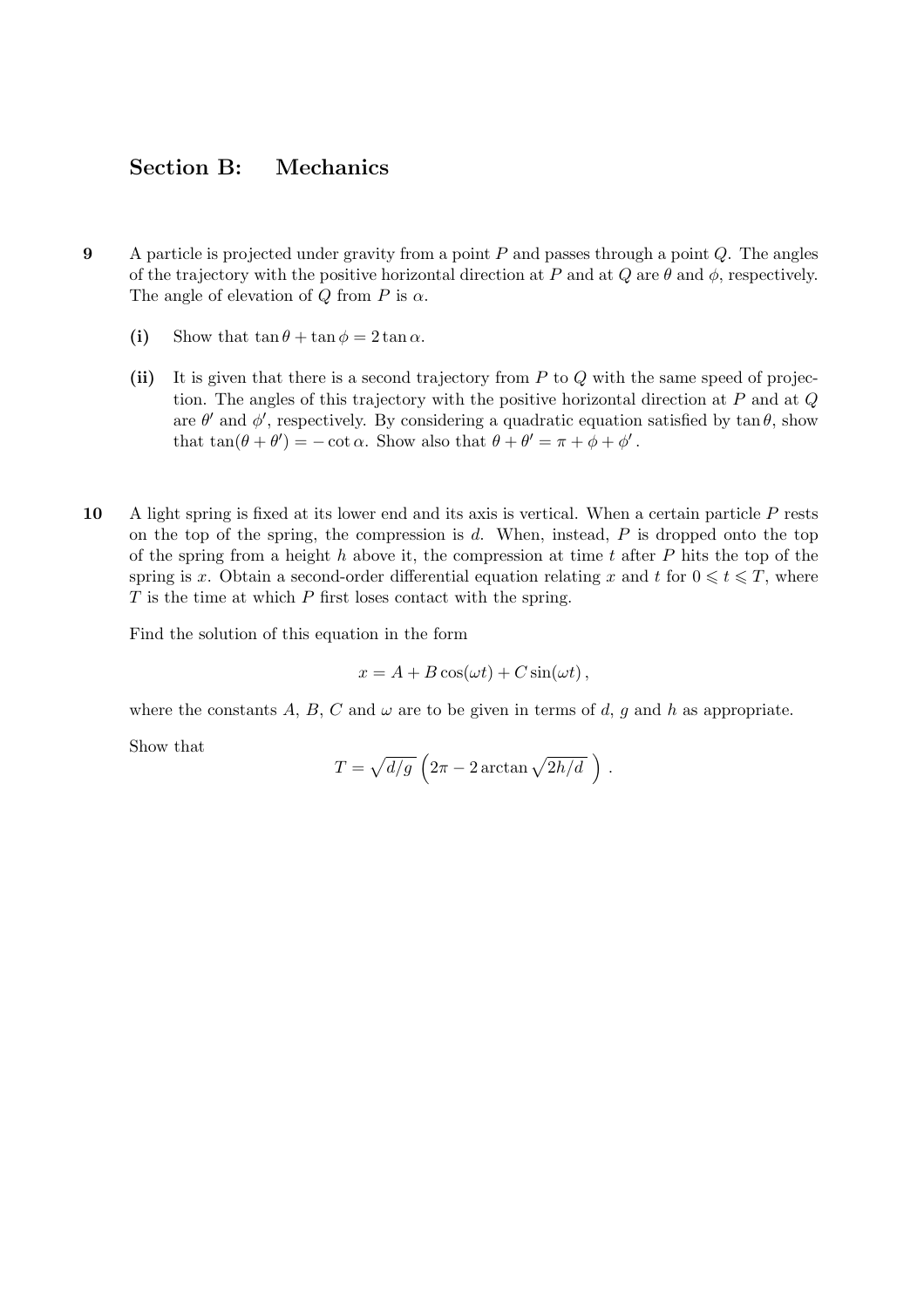- 11 A comet in deep space picks up mass as it travels through a large stationary dust cloud. It is subject to a gravitational force of magnitude  $Mf$  acting in the direction of its motion. When it entered the cloud, the comet had mass  $M$  and speed  $V$ . After a time  $t$ , it has travelled a distance x through the cloud, its mass is  $M(1 + bx)$ , where b is a positive constant, and its speed is v.
	- (i) In the case when  $f = 0$ , write down an equation relating V, x, v and b. Hence find an expression for  $x$  in terms of  $b$ ,  $V$  and  $t$ .
	- (ii) In the case when  $f$  is a non-zero constant, use Newton's second law in the form

force = rate of change of momentum

to show that

$$
v = \frac{ft + V}{1 + bx} \, .
$$

Hence find an expression for  $x$  in terms of  $b$ ,  $V$ ,  $f$  and  $t$ .

Show that it is possible, if  $b, V$  and  $f$  are suitably chosen, for the comet to move with constant speed. Show also that, if the comet does not move with constant speed, its speed tends to a constant as  $t \to \infty$ .